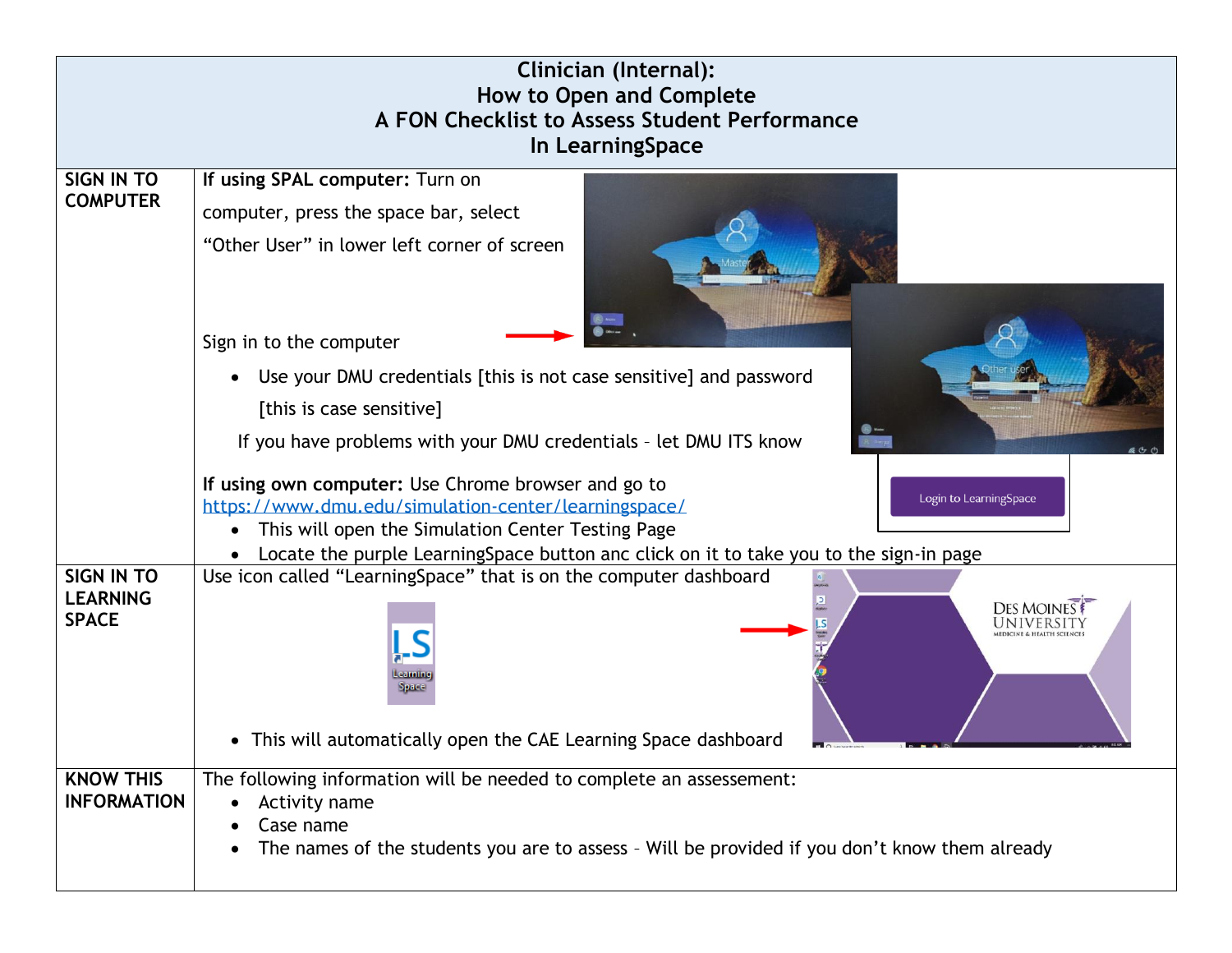| For Live Activites: Find Recording tab on Dashboard                                       |                        |  |  |  |  |
|-------------------------------------------------------------------------------------------|------------------------|--|--|--|--|
| ⊛<br><u>lu.</u><br><b>RECORDING</b><br><b>VIDEO REVIEW</b><br><b>REPORTS</b>              |                        |  |  |  |  |
| 12 YOUR ACTIVITIES                                                                        | Search activities<br>Q |  |  |  |  |
| Current Activities (15)<br>Upcoming Activities (0)                                        |                        |  |  |  |  |
| COM2022 CRS Cardio SPAL OPEN TILL 11/28 12:00 AM FON DATA ENTRY<br><b>REPORTS</b><br>OEQS |                        |  |  |  |  |
| 1. Click on the Recording tab on the dashboard                                            |                        |  |  |  |  |
| For Live Activites: Room Selection                                                        |                        |  |  |  |  |
| « CAI LearningSpaceEnterprise<br>$0$   & Plustic<br>0 B Phant<br>0.871                    |                        |  |  |  |  |
| 1. Double click on the white space at the top of room you are sitting outside of.         |                        |  |  |  |  |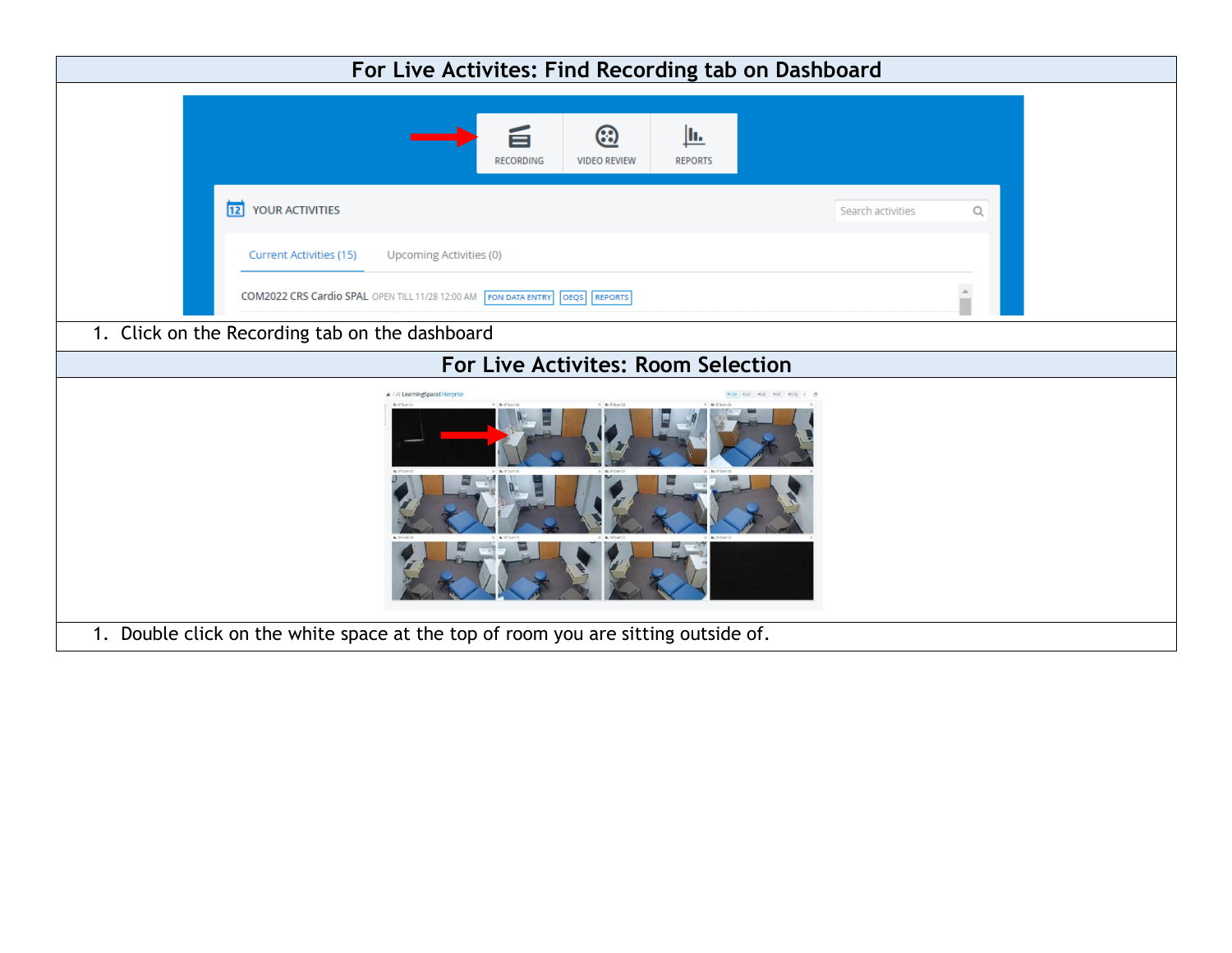|                                                                                                                                                                                                                                                                                                                                                                                                                                                                                                                                                    | For Live Activites: Checklist Data Entry                                                     |                                |
|----------------------------------------------------------------------------------------------------------------------------------------------------------------------------------------------------------------------------------------------------------------------------------------------------------------------------------------------------------------------------------------------------------------------------------------------------------------------------------------------------------------------------------------------------|----------------------------------------------------------------------------------------------|--------------------------------|
| * * CAELearningSpaceEnterprise                                                                                                                                                                                                                                                                                                                                                                                                                                                                                                                     |                                                                                              |                                |
| <b>a</b> Recording<br>$\mathbb{R}$<br>$\blacksquare$                                                                                                                                                                                                                                                                                                                                                                                                                                                                                               |                                                                                              |                                |
| a. SF Fram 2 Camera II<br>0 B. B (P EXAM 2 Camera A<br><b>@ RECORD CONTROL</b>                                                                                                                                                                                                                                                                                                                                                                                                                                                                     | * * CAELearningSpaceEnterprise                                                               | [ SPENNNO2 + 円 ? 1 CHOR Text * |
|                                                                                                                                                                                                                                                                                                                                                                                                                                                                                                                                                    | 11 11<br><b>B</b> Recording                                                                  |                                |
| Room: SP Exam 02<br>Activity: Test PA2021 PD Capstone SPAL<br>Case: Jenna Jones (Stomach paid                                                                                                                                                                                                                                                                                                                                                                                                                                                      | B. @ 5P Exam 2 Carro<br><b>@ RECORD CONTROL</b><br>Reserving these been practed to           | O B & SPERMIZE                 |
| Group:                                                                                                                                                                                                                                                                                                                                                                                                                                                                                                                                             | Room, SP Exam 02<br>Activity: Test 842021 PD Captone SPA<br>Case: Jerma Jones (Stomach pain) |                                |
| Learner244, Test                                                                                                                                                                                                                                                                                                                                                                                                                                                                                                                                   |                                                                                              |                                |
| <b>GP DATA ENTRY</b>                                                                                                                                                                                                                                                                                                                                                                                                                                                                                                                               | Learnecles, fest                                                                             |                                |
| [7] Test PA2021 PD Capstone SPAL                                                                                                                                                                                                                                                                                                                                                                                                                                                                                                                   | SP DATA ENTRY                                                                                |                                |
| lenna Jones (Stomach pain)<br>Test Learner244                                                                                                                                                                                                                                                                                                                                                                                                                                                                                                      | <b>NE</b> Test PA2021 PD Capstone SPAL<br>Henna Jones (Stomach pain)                         |                                |
| <b>Personal</b>                                                                                                                                                                                                                                                                                                                                                                                                                                                                                                                                    | # Test Learner244<br><b>En</b> Personal Interaction with Patient                             |                                |
| Interaction with<br>Patient                                                                                                                                                                                                                                                                                                                                                                                                                                                                                                                        | 1. Introduced self with full name and title as PA Studes                                     |                                |
| 1. Introduced self with<br>full name and title as                                                                                                                                                                                                                                                                                                                                                                                                                                                                                                  | $O$ No:                                                                                      |                                |
| PA Student<br>O No                                                                                                                                                                                                                                                                                                                                                                                                                                                                                                                                 | O Yes<br>C Comment                                                                           |                                |
| O Yes                                                                                                                                                                                                                                                                                                                                                                                                                                                                                                                                              | $\,$ 0<br>2. Confirmed patient's full name and date of birth                                 |                                |
| C Comment                                                                                                                                                                                                                                                                                                                                                                                                                                                                                                                                          | $\bigcap$ No.<br>O Yes                                                                       |                                |
| 2. Confirmed patient's<br>full name and date of                                                                                                                                                                                                                                                                                                                                                                                                                                                                                                    | O Commer                                                                                     |                                |
| birth<br>O No                                                                                                                                                                                                                                                                                                                                                                                                                                                                                                                                      |                                                                                              |                                |
| $O$ Yes                                                                                                                                                                                                                                                                                                                                                                                                                                                                                                                                            |                                                                                              |                                |
| C Comment                                                                                                                                                                                                                                                                                                                                                                                                                                                                                                                                          |                                                                                              |                                |
|                                                                                                                                                                                                                                                                                                                                                                                                                                                                                                                                                    |                                                                                              |                                |
| 1. If the evaluation for the student you are viewing does not open up, click on the Data Entry tab that is sideways on the left<br>hand side of the screen.<br>2. To make the evaluation bigger, hover the cursor on the right hand side of the slide column to get a double arrow, click and<br>slide to the right. This will expand the evaluation and shrink the white space the camera views are taking up. Also clicking<br>or tapping the close arrow (red circle above) to close the Record Control panel will raise the evaluation upward. |                                                                                              |                                |
|                                                                                                                                                                                                                                                                                                                                                                                                                                                                                                                                                    | For Live Activites: Checklist Data Entry                                                     |                                |
| 旧<br>History                                                                                                                                                                                                                                                                                                                                                                                                                                                                                                                                       |                                                                                              |                                |
| Did the student ask aboutconcerning each of the following line items                                                                                                                                                                                                                                                                                                                                                                                                                                                                               |                                                                                              |                                |
|                                                                                                                                                                                                                                                                                                                                                                                                                                                                                                                                                    |                                                                                              |                                |
|                                                                                                                                                                                                                                                                                                                                                                                                                                                                                                                                                    |                                                                                              | $\overline{\phantom{a}}$       |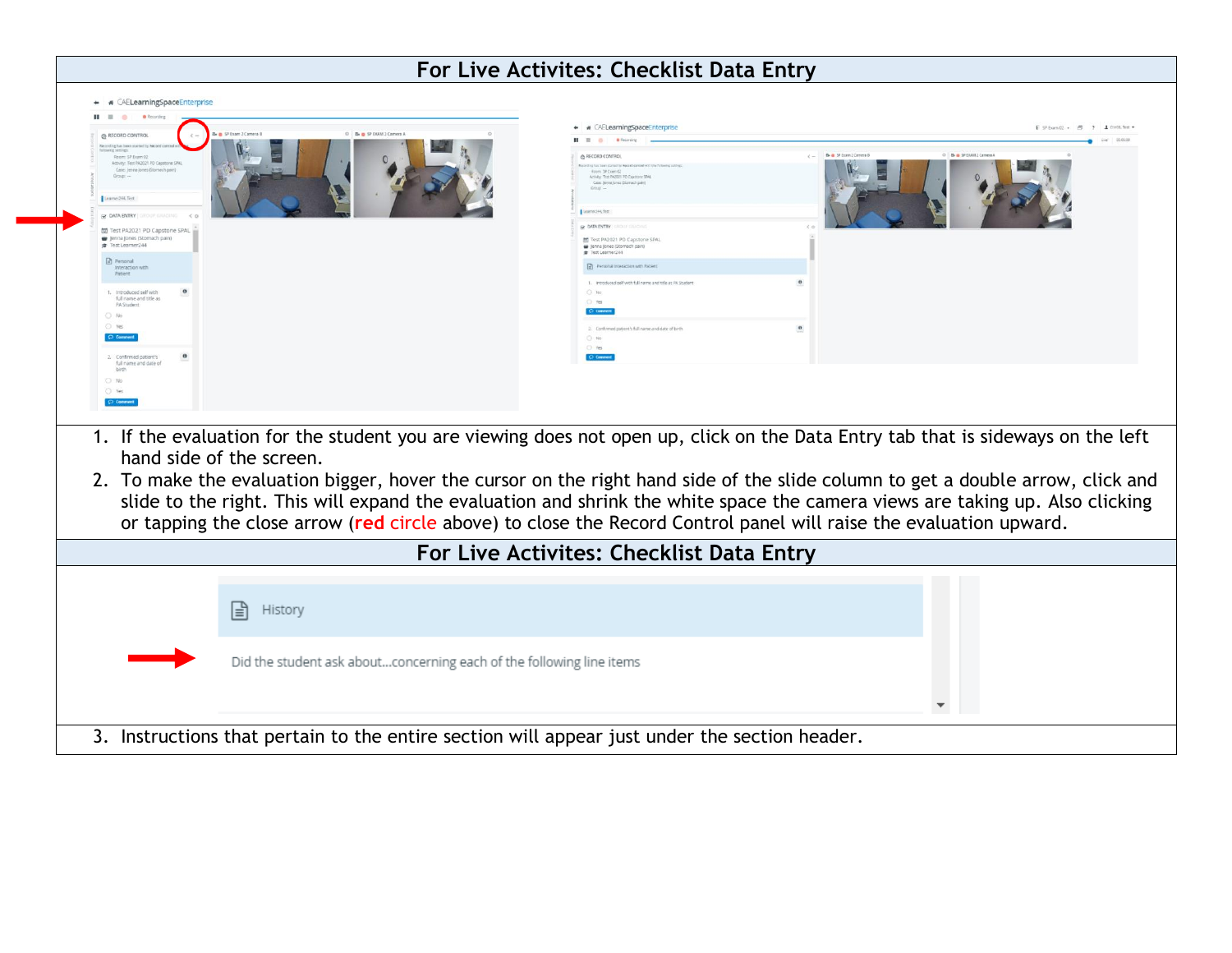|                                                                                                                                                                                                                                                                                               | $\pmb{0}$<br>5. Associated Symptoms                                                                                                                                                                                                                     |  |  |  |  |
|-----------------------------------------------------------------------------------------------------------------------------------------------------------------------------------------------------------------------------------------------------------------------------------------------|---------------------------------------------------------------------------------------------------------------------------------------------------------------------------------------------------------------------------------------------------------|--|--|--|--|
|                                                                                                                                                                                                                                                                                               | Fever, Nausea/Vomiting, Stool Changes, Appetite Changes, or other relevant to complaint                                                                                                                                                                 |  |  |  |  |
|                                                                                                                                                                                                                                                                                               | O Not Asked                                                                                                                                                                                                                                             |  |  |  |  |
|                                                                                                                                                                                                                                                                                               | $\circ$ 1                                                                                                                                                                                                                                               |  |  |  |  |
|                                                                                                                                                                                                                                                                                               | $\bigcirc$ 2                                                                                                                                                                                                                                            |  |  |  |  |
|                                                                                                                                                                                                                                                                                               | $\bigcirc$ 3                                                                                                                                                                                                                                            |  |  |  |  |
|                                                                                                                                                                                                                                                                                               | $\circledcirc$ Comment                                                                                                                                                                                                                                  |  |  |  |  |
|                                                                                                                                                                                                                                                                                               | $\bullet$<br>6. PMH                                                                                                                                                                                                                                     |  |  |  |  |
|                                                                                                                                                                                                                                                                                               | Not Asked                                                                                                                                                                                                                                               |  |  |  |  |
|                                                                                                                                                                                                                                                                                               | Medical conditions/ongoing                                                                                                                                                                                                                              |  |  |  |  |
|                                                                                                                                                                                                                                                                                               | Hospitalization                                                                                                                                                                                                                                         |  |  |  |  |
| may be selected.                                                                                                                                                                                                                                                                              | 5. Comments can be typed by clicking the blue comment box and then typing in the open box.<br>6. Questions that have circles to click have only 1 option to select. Questions that have squares have multiple answers that<br>⊘ Cancel<br>$\vee$ Submit |  |  |  |  |
| 7. When evaluation is complete, click on the blue submit button at the bottom of the screen.                                                                                                                                                                                                  |                                                                                                                                                                                                                                                         |  |  |  |  |
| <b>&amp; DATA ENTRY</b> GROUP GRADING                                                                                                                                                                                                                                                         |                                                                                                                                                                                                                                                         |  |  |  |  |
|                                                                                                                                                                                                                                                                                               | Score: $ \odot$                                                                                                                                                                                                                                         |  |  |  |  |
| 14. Heart<br>Not Performed                                                                                                                                                                                                                                                                    | $\boldsymbol{\sigma}$<br>You have to answer the highlighted questions! *                                                                                                                                                                                |  |  |  |  |
|                                                                                                                                                                                                                                                                                               | Auscultation in 4 regions with diaphragm                                                                                                                                                                                                                |  |  |  |  |
|                                                                                                                                                                                                                                                                                               | Auscultation in 4 regions with bell                                                                                                                                                                                                                     |  |  |  |  |
| $\circlearrowright$ Comment                                                                                                                                                                                                                                                                   |                                                                                                                                                                                                                                                         |  |  |  |  |
|                                                                                                                                                                                                                                                                                               |                                                                                                                                                                                                                                                         |  |  |  |  |
| 8. If you missed selecting an answer on a question and hit submit, a message will pop up telling you to answer the highlighted<br>questions. You will need to scroll through the checklist to find what is highlighted, select an answer, then scroll back to the<br>bottom and click submit. |                                                                                                                                                                                                                                                         |  |  |  |  |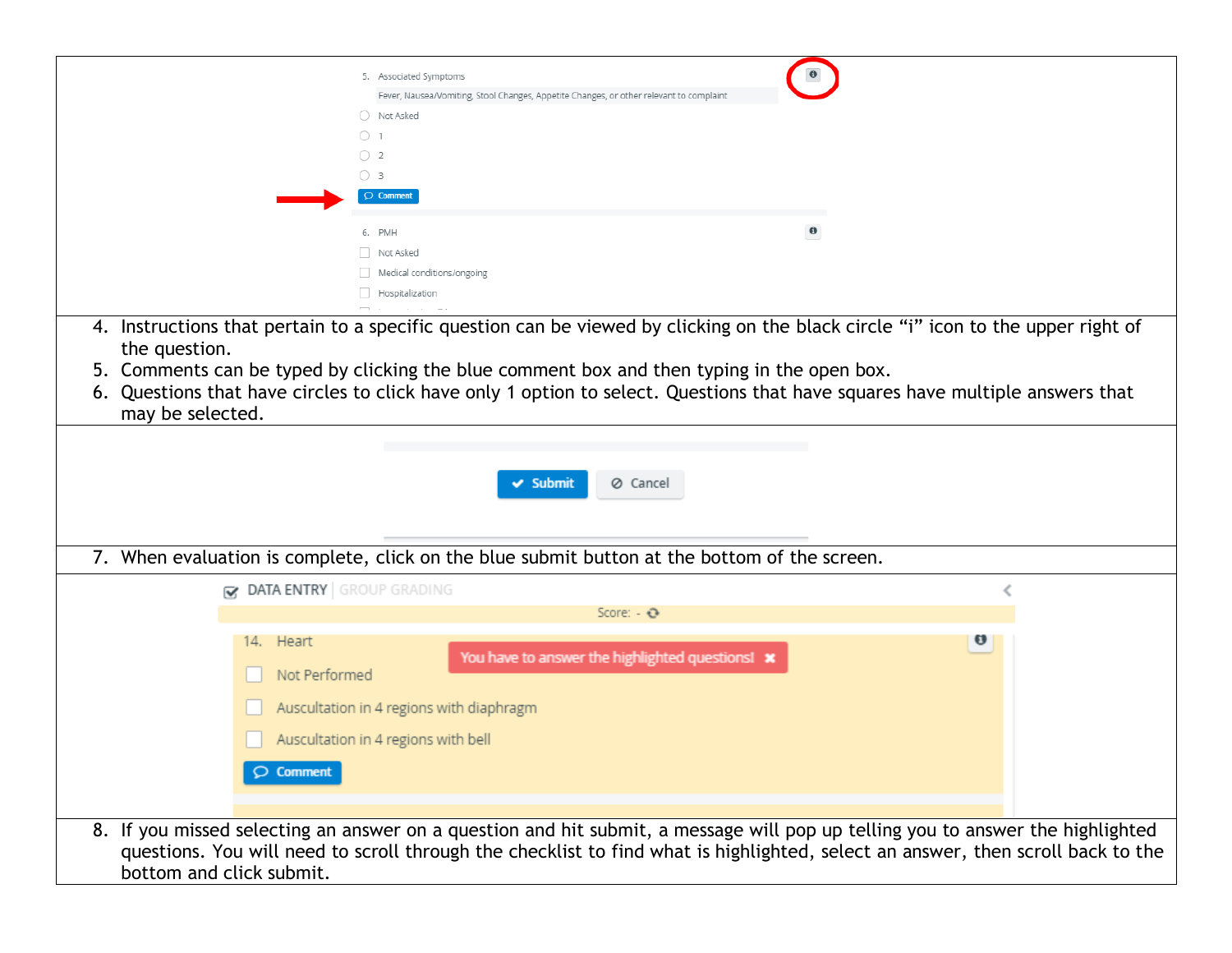